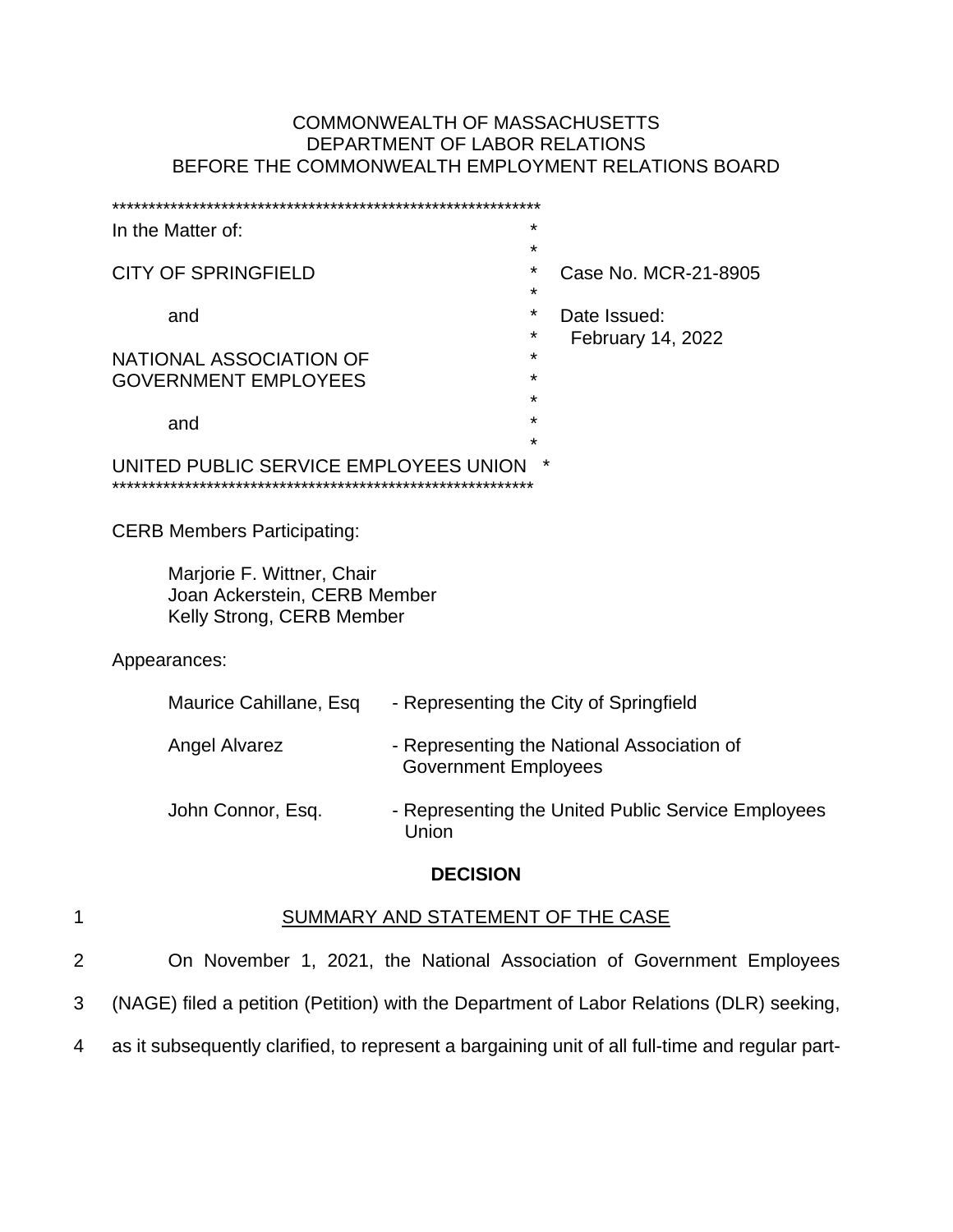1 time Code Enforcement Inspectors,<sup>1</sup> Senior Code Enforcement Inspectors, and Zoning 2 Code Inspectors employed by the City of Springfield (City or Employer).<sup>2</sup> The petition indicated that these employees were already represented for purposes of collective bargaining by the United Public Service Employees Union (UPSEU). On November 8, 2021, the DLR issued a Notice of Hearing for a January 6, 2022 hearing. On November 9, 2021, UPSEU filed a motion to intervene in the proceeding. On November 10, 2021, the DLR granted UPSEU's motion. The parties subsequently waived their right to a hearing and agreed to submit evidence in the form of a stipulated record, comprised of stipulated facts and numerous stipulated exhibits including job descriptions, memoranda of understanding, grievances, and an organization chart. 11 On January 17 and 18, 2022, all three parties filed briefs.<sup>3</sup> Based upon its review of the record, as summarized below, and for the reasons set forth below, the Commonwealth Employment Relations Board (CERB) concludes that NAGE has failed

<sup>&</sup>lt;sup>1</sup> The Code Enforcement Inspectors are also referred to as the Inspectors Code Enforcement, the Enforcement Code Inspectors, Housing Inspectors, and Housing Code Inspectors.

<sup>&</sup>lt;sup>2</sup> In its petition, NAGE indicated that it was seeking to represent twelve employees in the positions of Code Enforcement Inspector, Senior Code Enforcement Inspectors, and Zoning Code Inspector. Currently, there are only ten incumbents in those three positions. NAGE seeks to sever those ten employees from UPSEU's unit and hold an election to include those employees in its current unit consisting of Senior Plumbing and Gas Fitting Inspectors, Senior Wiring Inspectors, Senior Building Inspectors, Plumbing and Gas Fitting Inspectors, Wiring Inspectors, and Building Inspectors. NAGE is not seeking to sever any other positions within the Code Enforcement Building Division, such as the Deputy Sealer of Weights and Measures, or Sealer of Weights and Measures.

<sup>&</sup>lt;sup>3</sup> Although the City filed a brief, it takes no position on the appropriateness of the unit or whether severance is appropriate under the circumstances present here.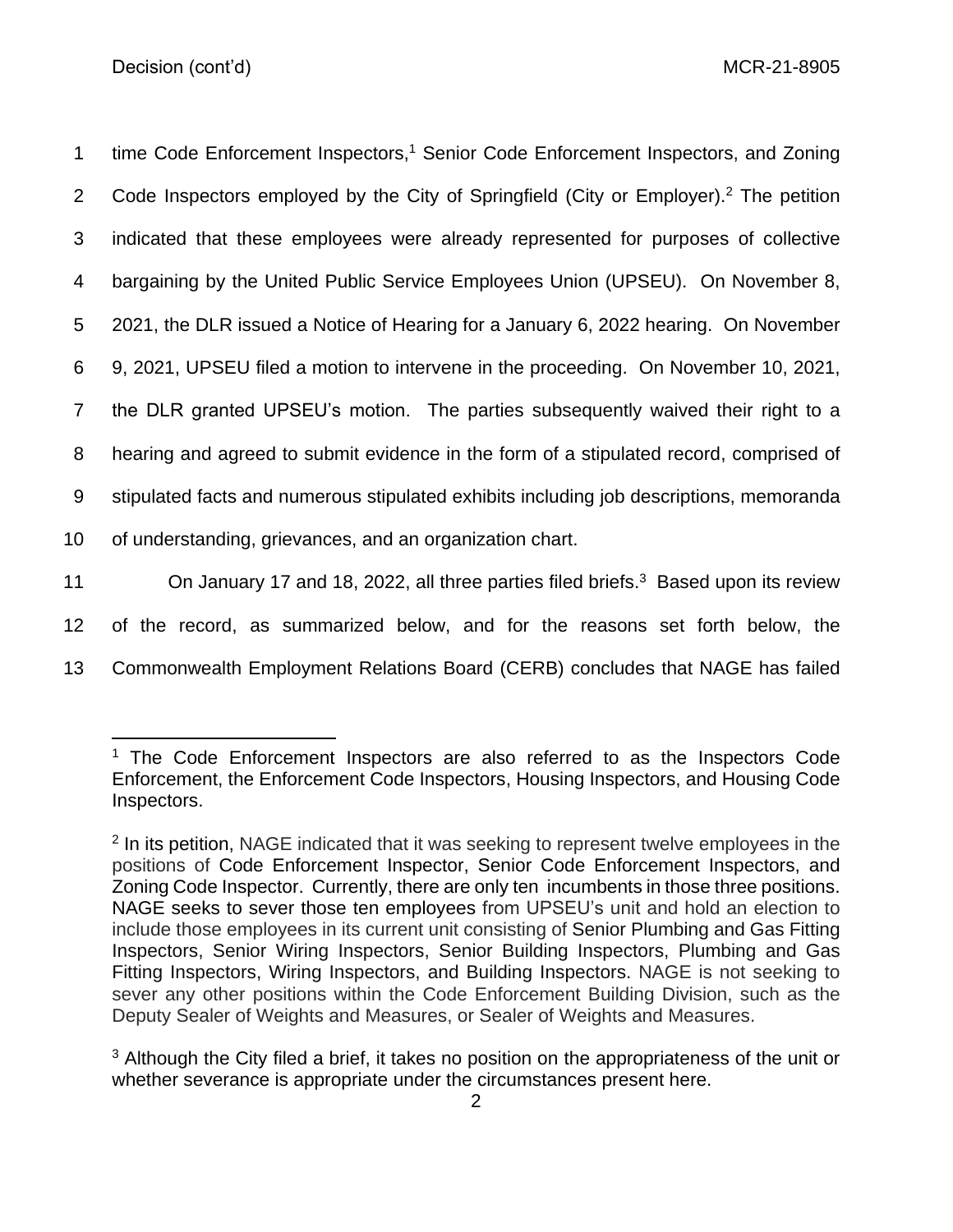to establish that the petitioned-for employees constitute a functionally distinct appropriate

- unit with special interests sufficiently distinguishable from those of the other employees
- in the UPSEU unit, and that serious divisions and conflicts exist within the UPSEU unit.
- 4 The CERB therefore will not sever the petitioned-for employees from the UPSEU unit and
- dismisses this petition.
- 

# STIPULATIONS OF FACT

- 1. The City of Springfield ("City") is a public employer within the meaning of Section 1 of M.G.L. c. 150E (the "Law"). 10 2. The United Public Service Employees Union (UPSEU) is an employee organization within the meaning of Section 1 of the Law. 3. The National Association of Government Employees (NAGE) is an employee organization within the meaning of Section 1 of the Law. 4. The City currently has twelve (12) bargaining units: 1) AFSCME 1596A: Library Professionals
- 2) AFSCME 3065: DPW Foreman
- 3) IAFF: Firefighters
- 4) IBPO: Patrolmen
- 5) NAGE: Building Inspectors
- 6) Public Health Nurses: Nurses at the Health Department
- 7) SEIU 888: Civil Engineers
- 8) SFCA: Fire Chiefs
- 9) SOLE: Library Employees
- 10) SPSA: Police Supervisors
- 11) UFCW 1459: DPW Workers
- 12) UPSEU: White Collar, Clerical, Dispatch
- 

 5. On January 26, 2011, UPSEU filed a petition in Case No. MCR-11-5412, seeking to represent a unit currently represented by AFSCME Council 93. On March 17, 2011, the City, UPSEU and AFSCME Council 93 signed a consent election agreement. After a secret ballot election, on June 22, 2011, the DLR certified the UPSEU as an exclusive bargaining representative for the following unit: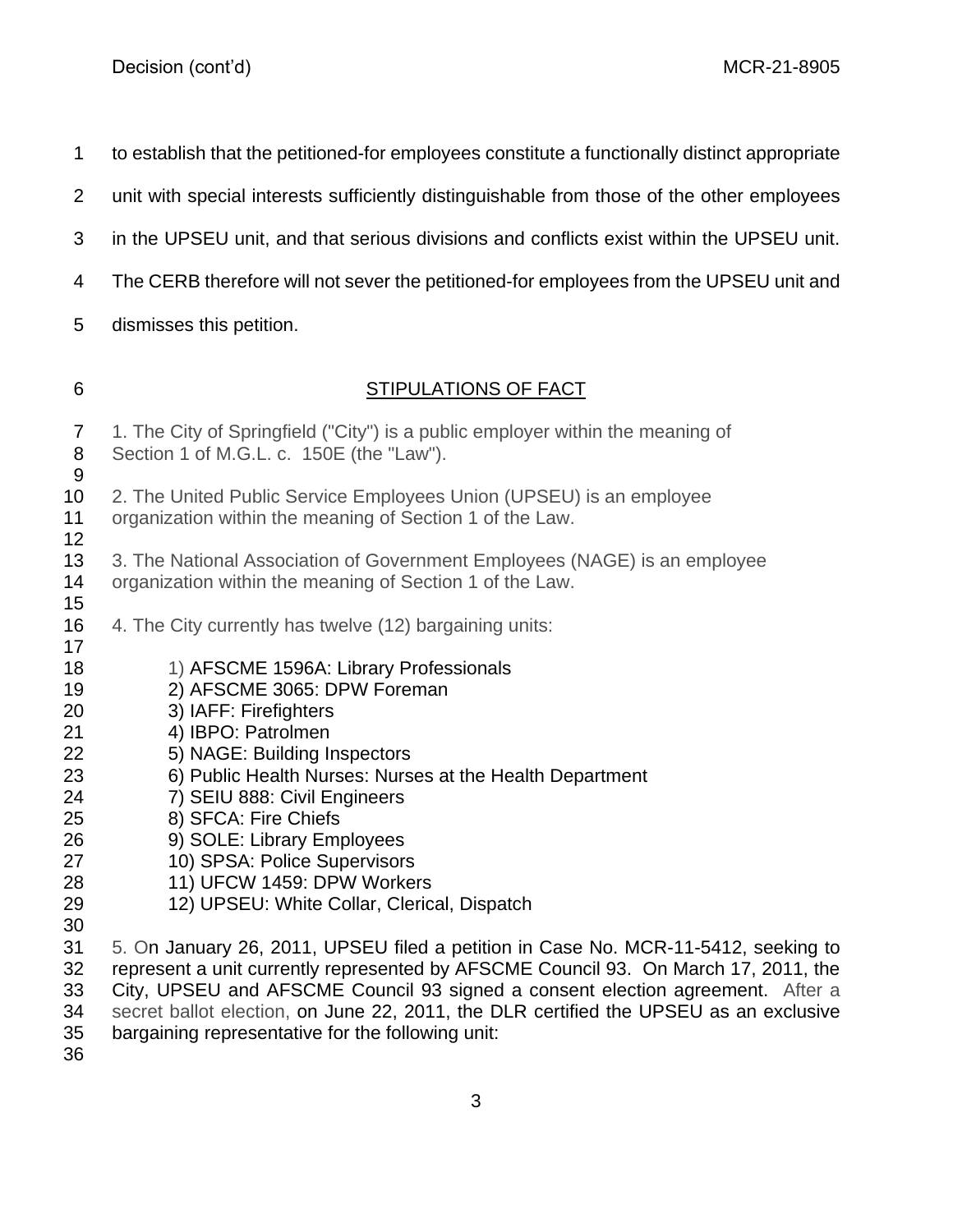All full-time and regular part-time non-professional clerical and administrative employees, all building custodians, and all dispatchers employed by the City of Springfield in all city departments, but excluding all employees in the library department, and further excluding registered nurses, licensed practical nurses, building department inspectors, civil engineers, all casual employees, supervisors, managerial and confidential employees of the City of Springfield.

- UPSEU's unit included the City's Code Enforcement Inspectors, Senior Code Enforcement Inspectors, and Zoning Code Inspectors.
- 

 6. The parties voluntarily included Vital Records Clerks (upgrade from Principal Clerks) in the UPSEU bargaining unit by way of agreement dated March 2015. The parties further voluntarily included Internal Investigations Unit Analyst (upgrade from Principal Clerk) by way of agreement dated May 4, 2021.

 7. UPSEU's unit currently consists of approximately 168 distinctive titles including Inspector Code Enforcement, Senior Inspector Code Enforcement, and Zoning Code Inspector. There are approximately 175 employees in UPSEU's unit including the following 10 Inspectors: 

| 22 | <b>Christopher Bennett</b> | Sr. Inspector Code Enforcement    |
|----|----------------------------|-----------------------------------|
| 23 | <b>Maurice Rowtham</b>     | <b>Inspector Code Enforcement</b> |
| 24 | <b>Michael McNulty</b>     | <b>Inspector Code Enforcement</b> |
| 25 | <b>Michael Tuckey</b>      | <b>Inspector Code Enforcement</b> |
| 26 | Marissa Rodriguez          | <b>Inspector Code Enforcement</b> |
| 27 | Marcus Gabrieli            | <b>Inspector Code Enforcement</b> |
| 28 | <b>Michael Whiting</b>     | <b>Inspector Code Enforcement</b> |
| 29 | Jermaine Mitchell          | <b>Inspector Code Enforcement</b> |
| 30 | Keith O'Connor             | <b>Zoning Code Inspector</b>      |
| 31 | Saverio Santaniello        | <b>Zoning Code Inspector</b>      |
|    |                            |                                   |

 8. The job description for the position of Code Enforcement Inspector accurately reflects the duties and requirements of that position.

 9. The job description for the position of Code Enforcement Inspector - Senior accurately reflects the duties and requirements of that position.

 10. The job description for the position of Zoning Code Inspector accurately reflects the duties and requirements of that position. 

11. The job descriptions and responsibilities of the Inspectors have not changed since the

June 22, 2011 certification of the UPSEU unit.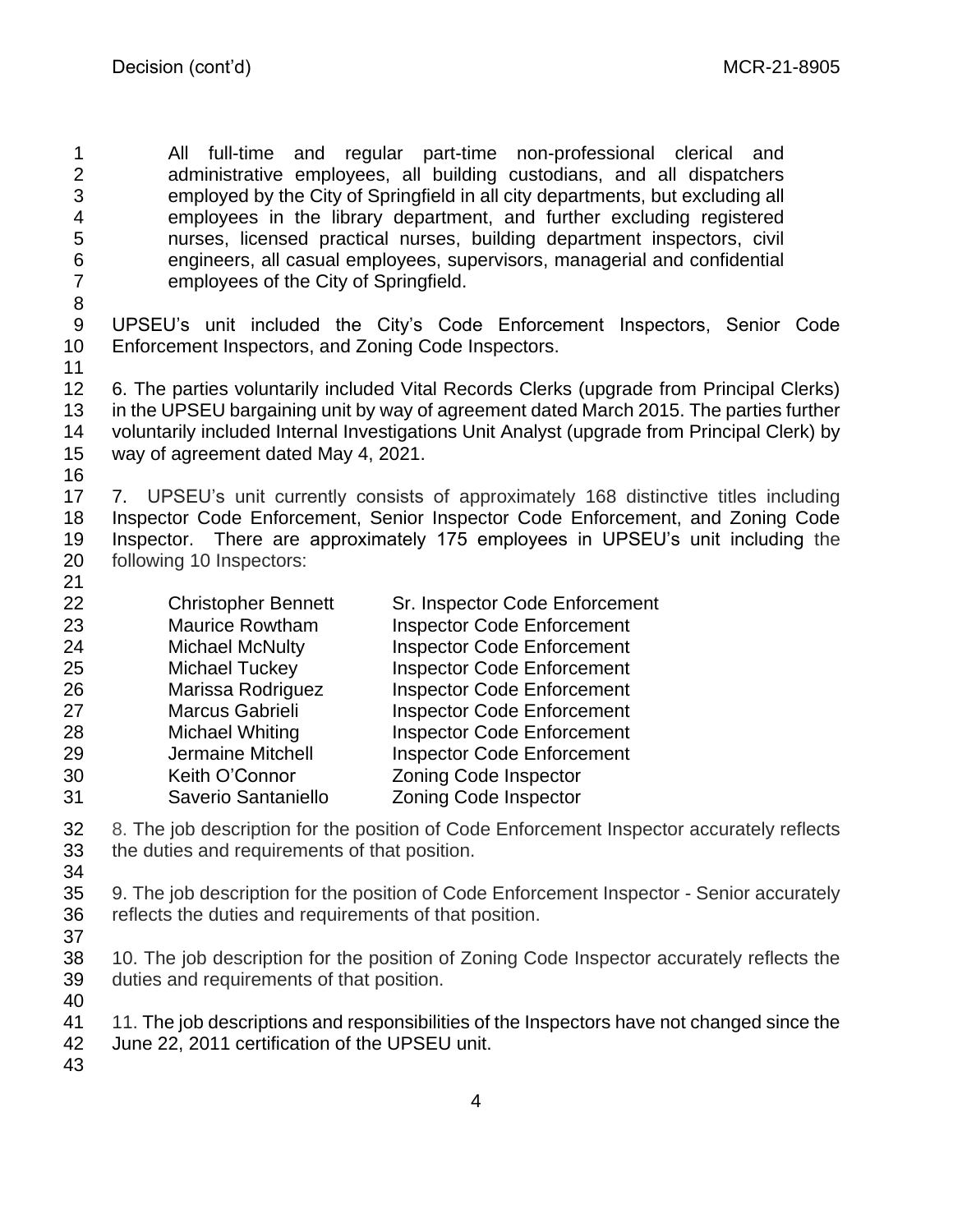12. The most recent Collective Bargaining Agreement [CBA] between that City and UPSEU is the July 1, 2017- June 30, 2020 CBA. The City and UPSEU were engaged in successor negotiations at the time the petition in this matter was filed.

 13. The City filed a petition in Case No. CAS-21-8727 on July 12, 2021, seeking clarification of UPSEU's bargaining unit with respect to the Inspectors. The CERB dismissed the petition in that matter on October 5, 2021.

 14. The petitioned for inspectors share working conditions with other bargaining unit employees in the UPSEU unit. They work closely with the Office Manager of Inspectional Services, the Inspectional Services Clerk, and the Senior Inspectional Services Clerk in the execution of their job duties because they share property data input functions. The Inspectors work in the same building with the Office Manager of Inspectional Services, the Inspectional Services Clerk, and the Senior Inspectional Services Clerk, and they all report to the same director, Steve Desilets.

 Certain other employees in the UPSEU Unit work in other locations and with other supervisors. Dispatchers work under the supervision of the Springfield Fire Department, Custodians work under the supervision of the Head or Senior Custodian, and other workers work in City Hall under the supervision of an office manager or Department Head.

 15. The Code Enforcement Inspectors have the authority to condemn residential buildings under the sanitary code and summons code violators. Code Enforcement Inspectors work independently while performing their daily duties with minimum supervision. The Code Enforcement Inspectors require laptops, cell phones and City vehicles to perform their daily duties. All employees in the UPSEU bargaining unit in the Code Enforcement 27 Department,<sup>4</sup> including UPSEU bargaining unit employees who are not a part of the petitioned for Unit, are also required to use laptops, cell phones and other mobile electronic devices, with the exception of the Sealer of Weights and Measures. This position, which is represented by UPSEU, is not required to use a laptop. Certain other positions within the UPSEU bargaining unit also use laptops, cell phones and other mobile electronic devices to perform residential home/site visits such as the Assistant Assessor and Assistant Assessors II.

 16. The Enforcement Code Inspectors (also referred to as Housing Inspectors) and Zoning Code Inspectors conduct interior and exterior inspections of residential dwellings. Housing and Zoning Code Enforcement Inspectors work alongside or make referrals to the police and fire department and also the Massachusetts Health Department, Department of Environmental Protection (DEP), Springfield Legal Department, Code Enforcement Building Department, and Springfield Housing Court, among others.

 References to the Code Enforcement Department are interchangeable with the refences to the Code Enforcement Building Division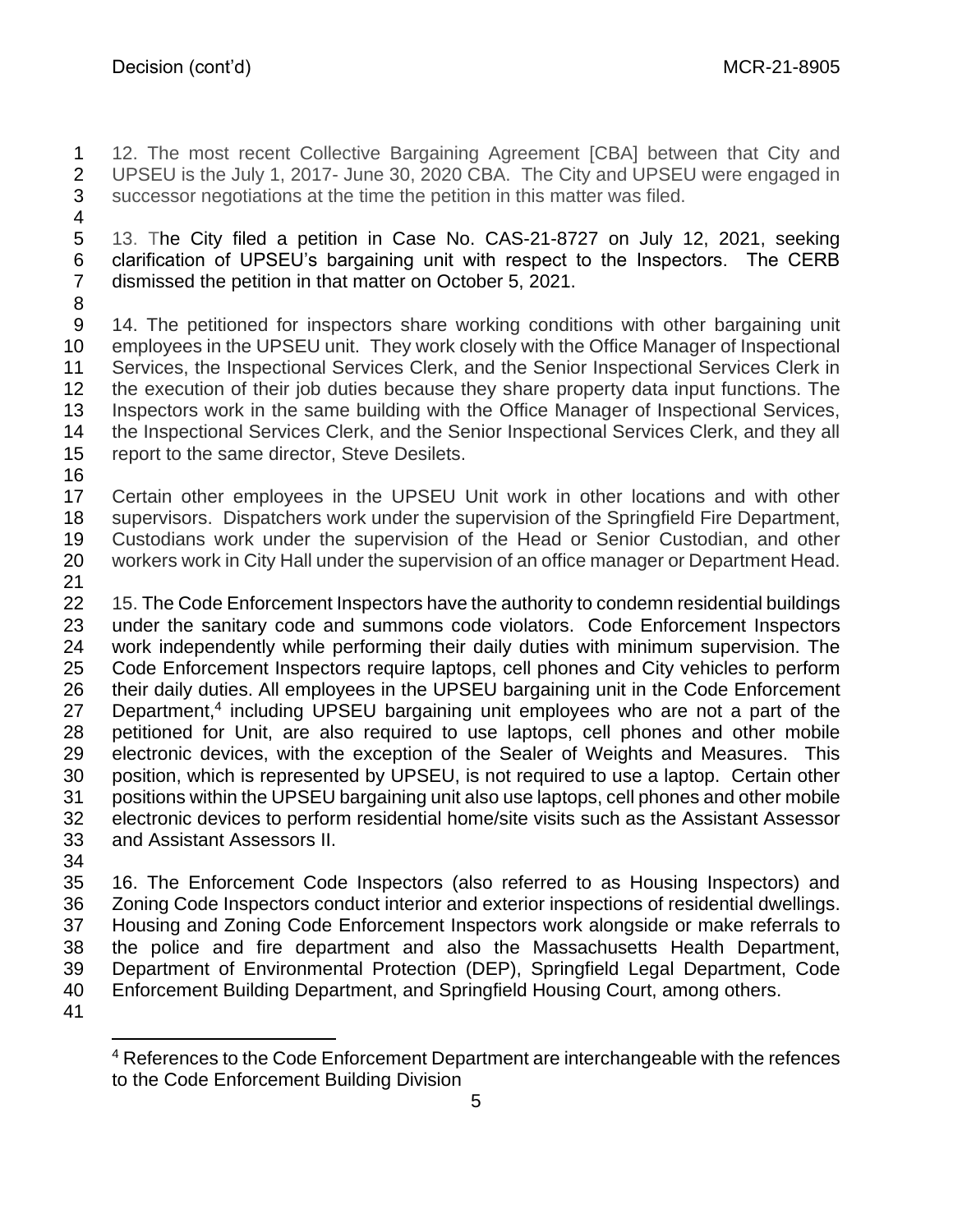The Enforcement Code Inspectors are sworn-in city officials for the City of Springfield that serve legal documents and warrants to the public. They are certified lead determinators for the Commonwealth of Massachusetts. The Code Enforcement Inspectors partner with the Code Enforcement Building Division, Springfield Fire Department, and Police Department to respond to emergency complaints from tenants for no heat, no hot water, water leaks, fires, and structural issues. Housing and Zoning inspectors' duties consist of face-to-face contact with the public and the hazardous nature of the job has increased by performing their duties through the pandemic. 17. Juan Martinez, a Code Enforcement Inspector, previously served as the UPSEU Vice

 President. He served on UPSEU's bargaining team for a successor contract. Martinez was the acting President when he negotiated an upgrade in pay for the Inspectors as part of the 2013-2016 collective bargaining agreement. Bruce Lincoln, a Senior Code Enforcement Inspector, also served on the bargaining committee for the 2013-2016 collective bargaining agreement and signed the agreement. Both Martinez and Lincoln have subsequently left their employment with the City. 

 18. Maurice Rowtham currently works as a Code Enforcement Inspector. He ran for the position of Vice President of UPSEU in a recent election, but he lost and does not currently hold any union position in UPSEU.

 19. Both Maurice Rowtham and Michael Tuckey, a Code Enforcement Inspector, were named to UPSEU's bargaining team for the current negotiations for a successor agreement but both left the bargaining team, on their own initiative, prior to the start of active negotiations.

 20. In 2021, Maurice Rowtham requested UPSEU to file a grievance on his behalf. On April 26, 2021, UPSEU's Business Agent Roger Stolen forwarded the drafted grievance for Rowtham's review prior to filing the grievance. Rowtham decided for his own personal reasons that he no longer wished to pursue the grievance. Rowtham informed Stolen that he did not wish to pursue the grievance and for that reason UPSEU did not file the grievance.

 21. At some time in the past number of years, the housing inspectors had the opportunity to become state certified housing inspectors. Only two inspectors at that time had the opportunity to receive the training, Juan Martinez and Bruce Lincoln. Then those inspectors were to train all the other housing inspectors in the Department. After receiving the training, Martinez filed a grievance that was handled by UPSEU. Around the same time, the State stopped offering the training for Massachusetts State certified housing inspectors and no further training was given for state certification to any other inspector in the department.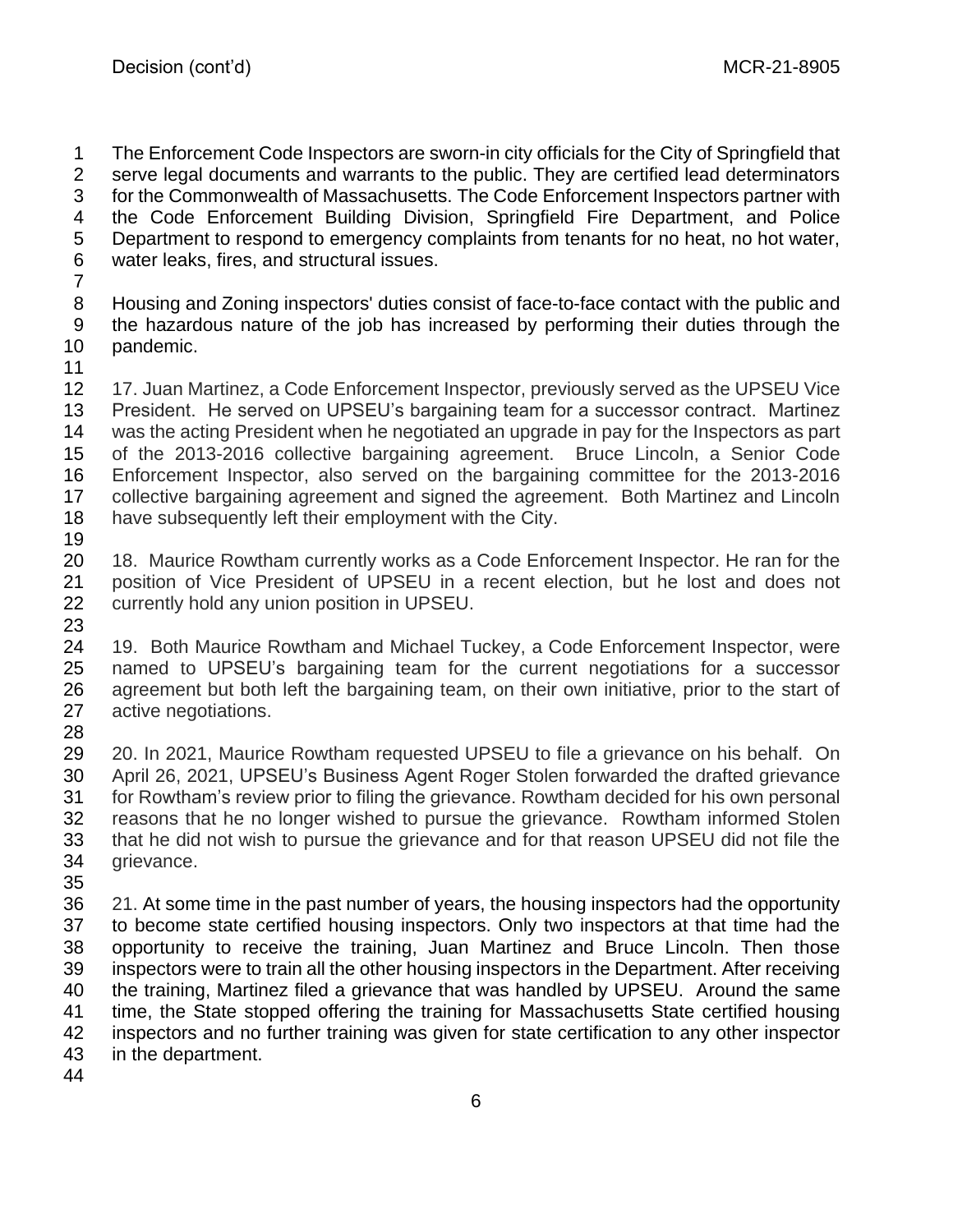22. There is no continuing education requirement for the Senior Code Enforcement Inspector, the Code Enforcement Inspector, or the Zoning Code Inspector. Building Inspectors, represented by NAGE, require National Certification and do require continuing education.

 23. The Building Inspectors were represented by the Springfield Building Department Inspectors Association prior to 2012. On January 30, 2012, in Case No. MCR-12-1[5]20, NAGE sought an election to represent the Senior Plumbing and Gas Fitting Inspectors, Senior Wiring Inspectors, Senior Building Inspectors, Plumbing and Gas Fitting Inspectors, Wiring Inspectors, and Building Inspectors. NAGE did not seek to represent the Code Enforcement Inspectors, the Senior Code Enforcement Inspectors, the Zoning Code Inspectors, or any other inspector at that time. On February 7, 2012, the City voluntarily recognized NAGE as the exclusive representative of a unit that consists of Senior Plumbing and Gas Fitting Inspectors, Senior Wiring Inspectors, Senior Building Inspectors, Plumbing and Gas Fitting Inspectors, Wiring Inspectors, and Building Inspectors.

 24. All positions in the Code Enforcement Department work out of the same campus at 70 Tapley Street in Springfield, Massachusetts. All positions within the Code Enforcement Department report to the Code Enforcement Commissioner, Steve Desilets. This includes positions represented by NAGE, such as the Building Inspectors, Wire Inspectors, and Plumbing & Gas Inspectors, and positions represented by UPSEU, such as the Code Enforcement Inspectors, Zoning Code Inspectors, and the Inspectional Services Clerks.

Additional Findings

- Education, Certification and Experience Requirements
- NAGE Building Inspectors

According to the job description, NAGE Building Inspectors are required to have

an Associate's degree supplemented by courses in civil engineering, architecture building

- construction or design, and a minimum of four years of experience at the journeyman or
- supervisory level in the building construction industry. Under the heading "Special
- Necessary Qualifications," the job description states: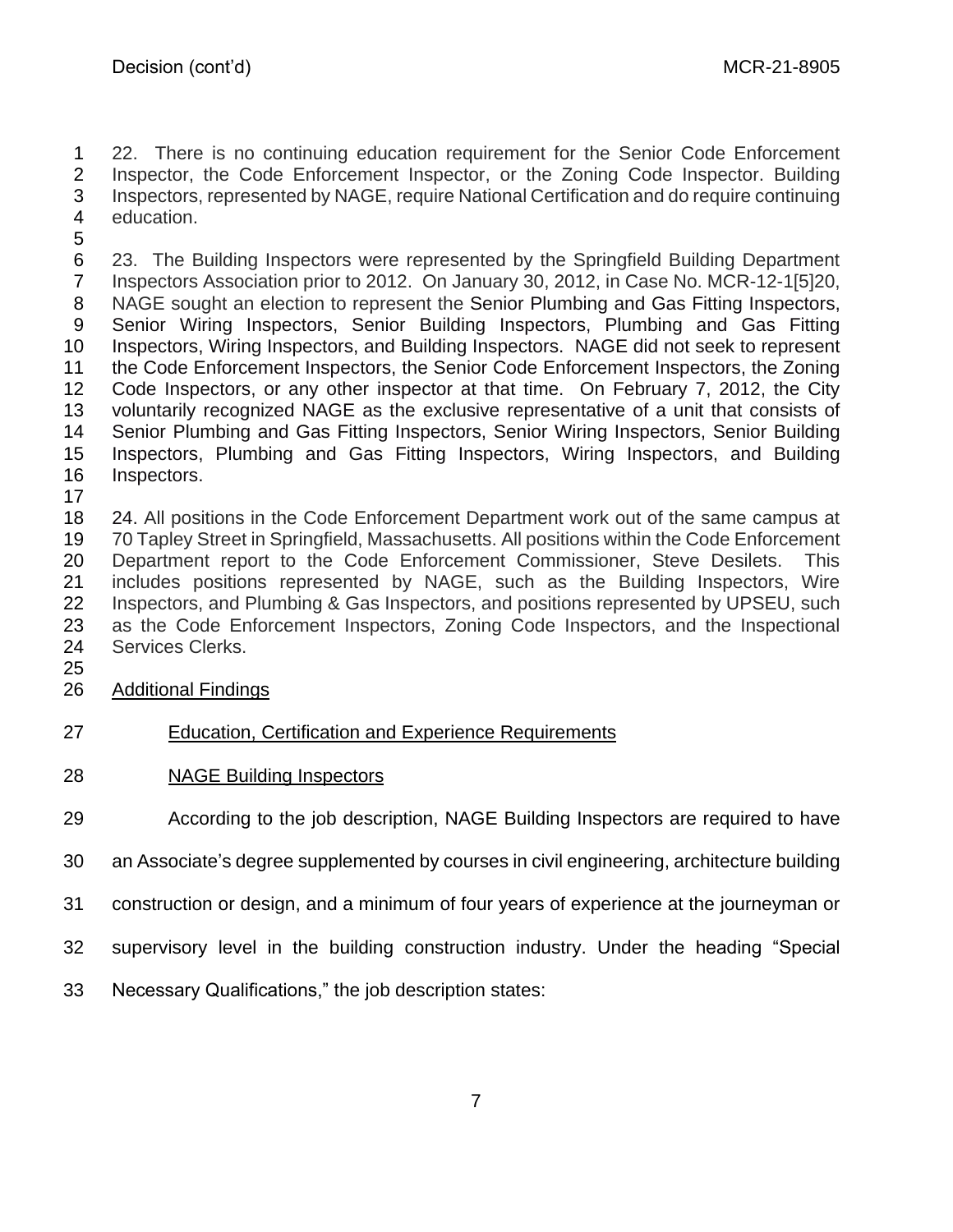- All candidates for Building Inspector shall meet or exceed the qualifications 2 outlined in the prior paragraphs in keeping with outlined in M.G.L. c. 143, §3 and the Massachusetts State Building Code (780 CMR 110.R7).
- All candidates must be certified within 12 months of initial employment. In order to receive certification in Massachusetts in the capacity of Local Inspector, qualified individuals must attain passing scores in all examinations required for 7 **Either NCPCCI's<sup>5</sup> Certified Building Inspector or NCPCCI's Certified Building, by**  obtaining passing scores in all examinations required for either the NCPCCI's Certified Building Inspector or NCPCCI's Certified Building Plans Examiner category or ICC Exams required for this level of certification. (Emphasis added).
- 
- Other NAGE titles, such as the Plumbing and Gas Fitting Inspector and Wire
- Inspector, also require an Associate's degree or high school diploma and "Special
- Necessary Qualifications," such as possession of a master or journeyman plumber's or
- electrician's license.
- By contrast, as set forth on their respective job descriptions, UPSEU Code Enforcement Inspectors and Senior Code Enforcement Inspectors are required to have a Bachelor's degree supplemented by courses related to housing inspection and environmental sanitation, but no "Special Necessary Qualifications." Zoning Code Inspectors are similarly required to graduate from a four-year college or university, including or supplemented by courses related to zoning law, environmental sanitation or city planning, but no "Special Necessary Qualifications."
- No other UPSEU job description in the record indicates that the incumbents in the position must have or obtain any special licenses or certifications. One other UPSEU position, the 311 Call Center Service Representative, is required to have a Bachelor's

NCPCCI is the National Certification Program for Construction Code Inspectors.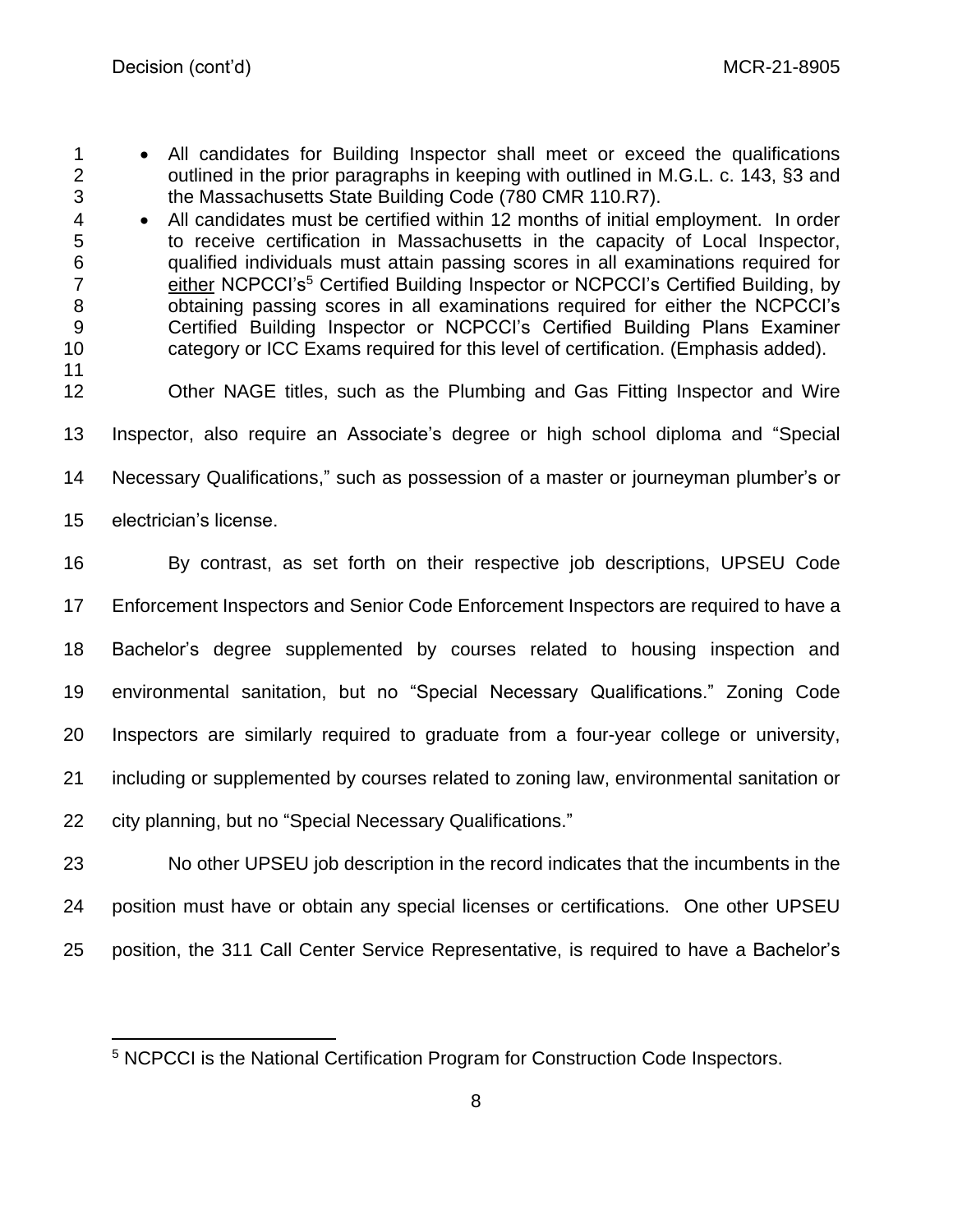degree. Other titles require an Associate's degree or high school degree, or its equivalent, but no "Special Necessary Qualifications" other than a driver's license.

#### Other UPSEU Inspectors

 Other UPSEU titles also have inspection duties. For example, the Community Health Advocate – Environmental is responsible for inspecting food establishments to ensure compliance with state food regulations and food safety compliance. The incumbent in the position also inspects festivals, summer camps, outdoor and indoor pools and mobile food carts, and obtains water samples from area swimming ponds for testing. This position requires a high school diploma or equivalent, training in public health and safety issues, but no special necessary qualifications.

## 11 OPINION<sup>6</sup>

#### Severance Standard

 The CERB does not favor severance petitions and has declined to use them to fix imperfectly constructed bargaining units. City of Fall River, 26 MLC 13, 17, MCR-4693 (July 15, 1999). To sever a group of employees from an existing bargaining unit and represent them in a separate unit, a union must demonstrate that the petitioned-for employees constitute a functionally distinct appropriate unit with special interests sufficiently distinguishable from those of other unit employees, and that special negotiating concerns resulting from those differences have caused or are likely to cause conflicts and divisions within the bargaining unit. Absent evidence of serious divisions

<sup>&</sup>lt;sup>6</sup> The CERB's jurisdiction is not contested.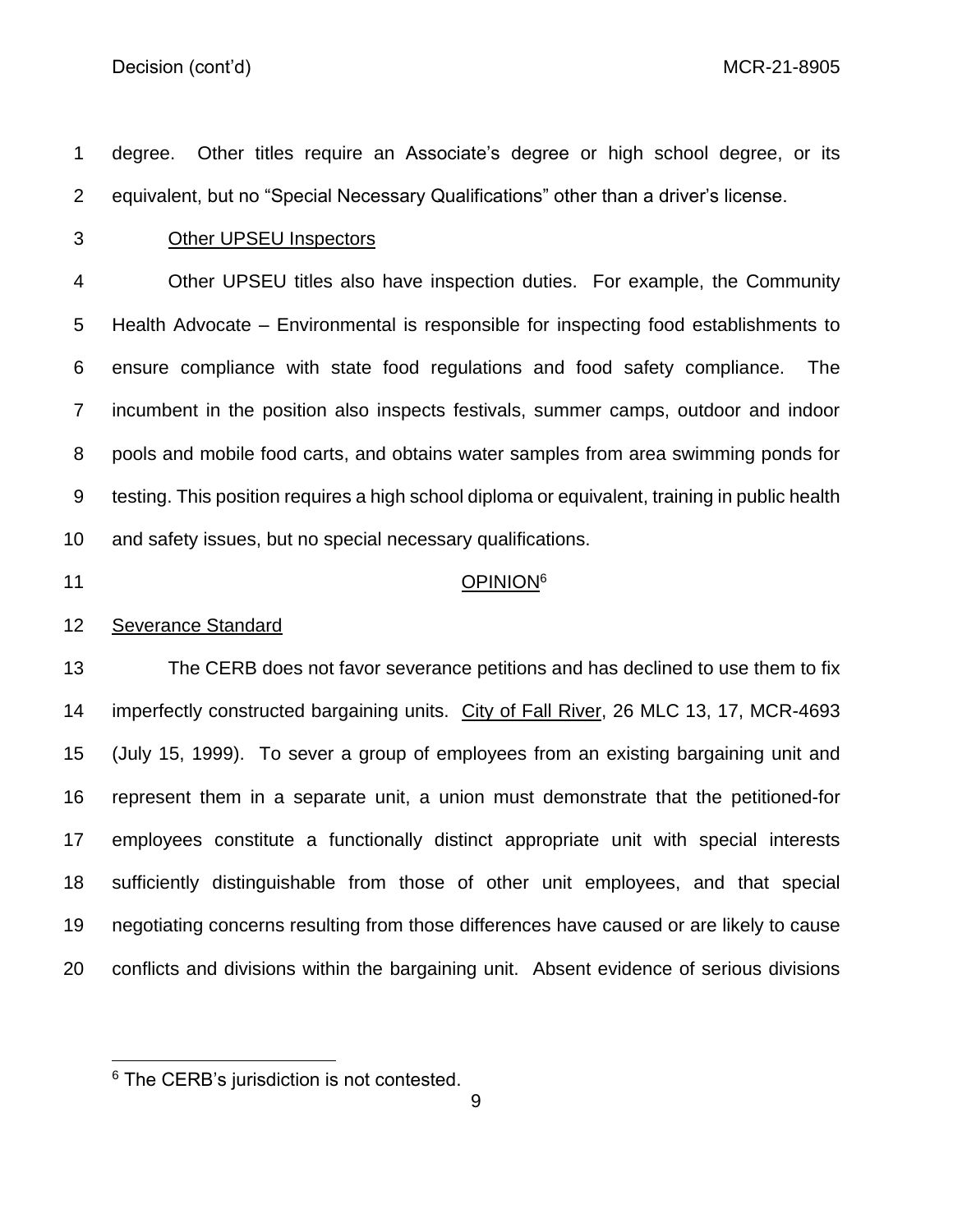- and conflicts within the bargaining unit, the CERB has consistently applied this standard in deciding to maintain historical bargaining unit structures. Id.
- 

 The CERB considers many factors in determining whether a unit of petitioned-for employees constitute a functionally distinct unit from the existing bargaining unit, including whether those employees: 1) have specialized skills that are acquired through a required course of study; 2) maintain and enhance their skills through continuing education; 3) perform significantly different job functions compared with the existing unit of employees; 4) share work locations or common supervision with the existing unit of employees; and 5) interact with or share duties with any other bargaining unit member. Town of Barnstable, 28 MLC 165, MCR-01-4885 (November 13, 2001).

 NAGE argues that the petitioned-for employees work closely with the Building Inspectors and others in the Code Enforcement Building Division who are represented by NAGE. NAGE further asserts that tensions arise because two different unions, NAGE and UPSEU, represent different job titles within the Code Enforcement Building Division. NAGE argues that it is appropriate for the Code Enforcement Inspectors and Zoning Inspectors to join in NAGE's unit of Building Inspectors so that NAGE represents all the inspectors employed by the City. Conversely, UPSEU argues that the petitioned-for employees do not constitute a functionally distinct appropriate unit with special interests sufficiently distinguishable from those of other unit employees in its current unit. UPSEU notes that the petitioned-for employees do not have any special necessary qualifications in order to qualify for or perform their jobs, and there is no continuing education requirement for these employees. UPSEU further contends that even though its existing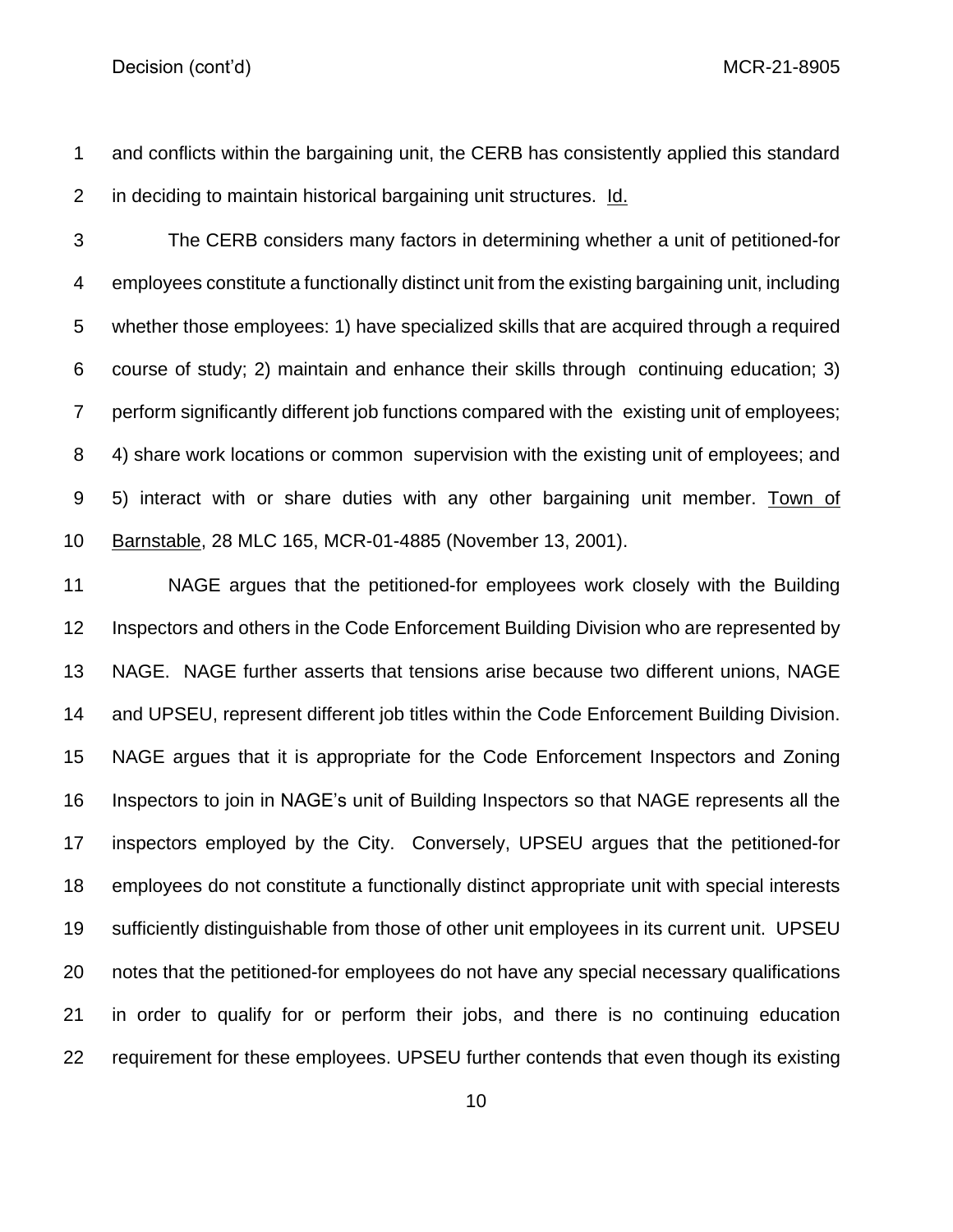bargaining unit is "anything but homogenous," with employees performing a wide variety of job functions, reporting to different supervisors, and working under varying working conditions, the petitioned-for employees share working conditions and supervision and work closely with certain other employees in the bargaining unit.

 We concur with UPSEU that the current unit is anything by homogenous. The unit consists of approximately 168 distinctive titles including Administrative Assistants, Custodians, Dental Hygienists, Dispatchers, and Assessor Analysts. These employees work across several departments and have varied working conditions. This has been true since the unit was certified in 2011. Nevertheless, the petitioned-for employees are not unique, sharing many characteristics with others within the UPSEU unit. The Code Enforcement Inspectors, Senior Code Enforcement Inspectors, and Zoning Code Inspectors are not required to have any special necessary qualifications to obtain or perform their jobs, similar to many others in the UPSEU unit. The Code Enforcement Inspectors must have a Bachelor's degree supplemented by courses related to housing inspection and environmental sanitation. The Zoning Code Inspectors must also have a four-year degree, including or supplemented by courses related to zoning laws, environmental sanitation, or city planning. At least one other position in UPSEU's unit requires a Bachelor's degree in a related field. Like many other positions in UPSEU's unit, there is no requirement that the Code Enforcement Inspectors or the Zoning Code Inspectors maintain and enhance their skills through continuing education. In contrast, the Building Inspectors in the NAGE unit are required to have national certification and continuing education.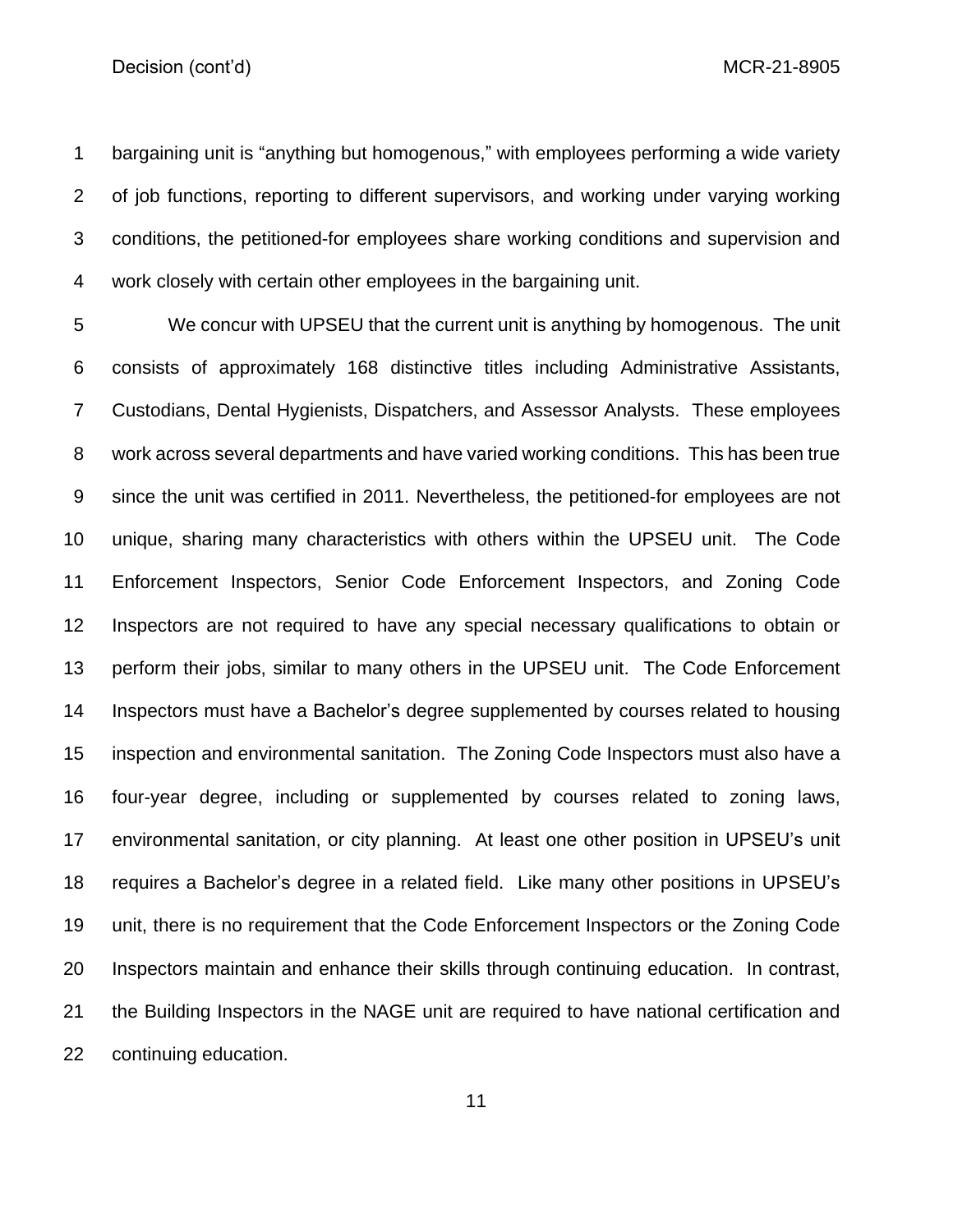Although there is a great deal of diversity in the job functions of various positions within the UPSEU unit, the stipulated records reveal that the Senior Code Enforcement Inspectors, the Code Enforcement Inspectors, and the Zoning Code Inspectors perform duties similar to others in the unit, work closely with others in the unit, and share working conditions with others in the unit. The petitioned-for employees work both in an office environment and in the field. Their duties include in-person contact with the public. They use laptops, cell phones, and city vehicles to perform their daily duties. None of these factors make the petitioned-for employees functionally distinct from others in the UPSEU unit. Most of the other employees in the Code Enforcement Building Division who are represented by UPSEU also use laptops and cell phones to accomplish their duties. Certain other positions within UPSEU's unit, such as the Assistant Assessor, also work in both an office and field environment while inspecting properties. The petitioned-for employees are not alone in having in-person contact with the public. Additionally, the Senior Code Enforcement Inspectors, the Code Enforcement Inspectors, and the Zoning Code Inspectors work closely with others in the unit in the execution of their job duties, such as the Office Manager of Inspectional Services, the Inspectional Services Clerk, and 17 the Senior Inspectional Services Clerk. The petitioned-for employees share property data input functions with other UPSEU positions within the Code Enforcement Building Division. They also share a work location and supervision with the other UPSEU positions within the Code Enforcement Building Division, working in the same building and reporting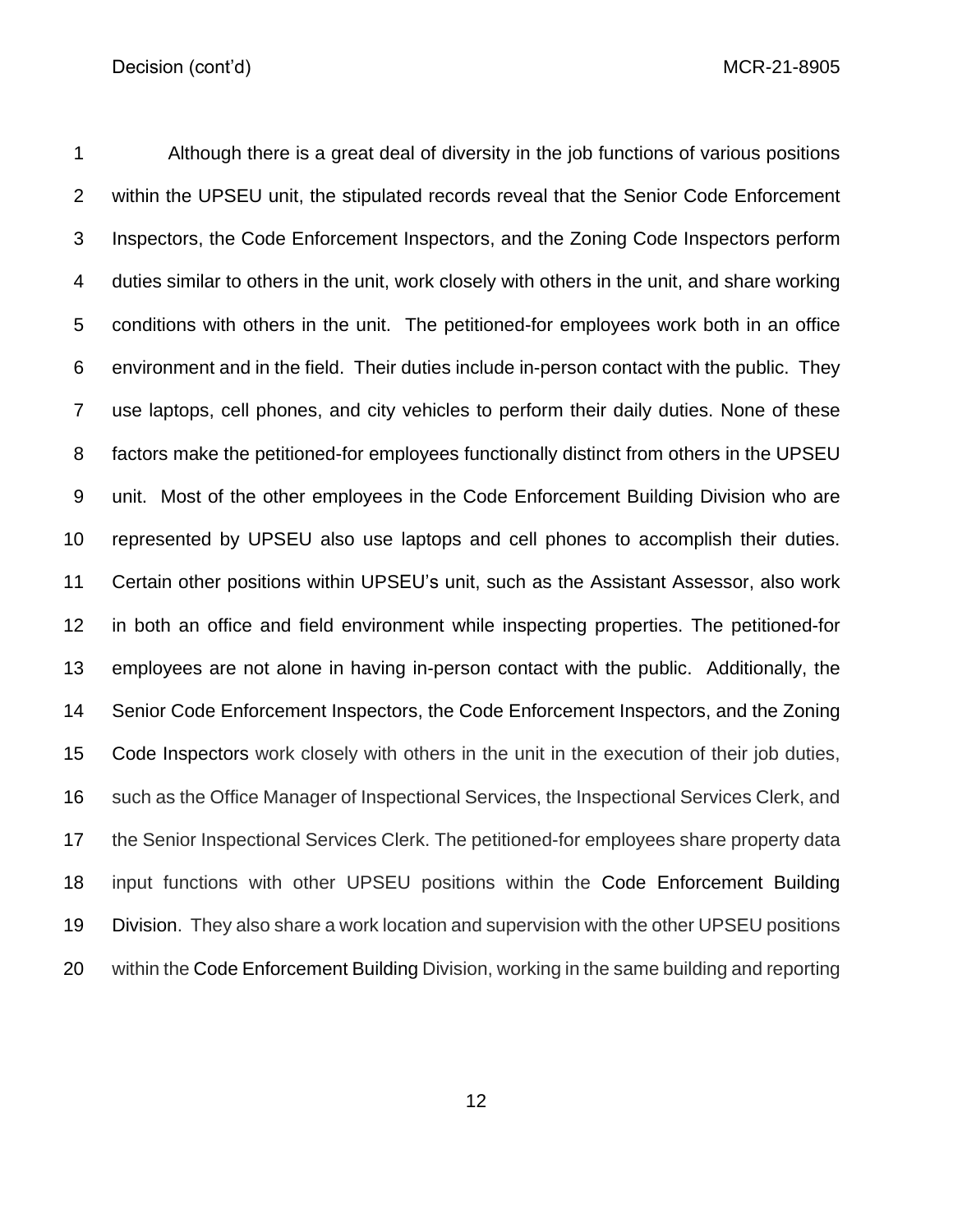to the same Director, Steve Desilets. For all these reasons, we conclude that NAGE has 2 not satisfied the first prong of the severance analysis.<sup>7</sup>

 Even if we did find that the Code Enforcement Inspectors, Senior Code Enforcement Inspectors, and Zoning Code Inspectors constituted a functionally distinct appropriate unit with special interests sufficiently distinguishable from those of the other employees in UPSEU's unit, NAGE has failed to demonstrate that the unique qualities have or will likely cause conflicts in unit. Under the second prong of the severance analysis, NAGE must show that the special negotiating concerns of the petitioned-for employees have caused or are likely to cause serious conflicts or divisions within the bargaining unit that will effectively interfere with collective bargaining. City of Boston, 25 MLC 105, 120, MCR-4537 (January 22, 1999). To establish the requisite degree of conflict necessary for severance, the CERB considers whether the petitioned-for employees play no role in the representation process, cannot participate on the negotiating team, and have their interests subordinated by the incumbent union to the interests of the other employees in the unit. City of Somerville, 27 MLC 62, 66, MCR-4784 (December 1, 2000).

 NAGE maintains that because NAGE represents and negotiates exclusively for inspectors, NAGE is best suited to provide the representation required to meet the needs and improve the working conditions of the Code Enforcement Inspectors, Senior Code

 We also note that even if we agreed it was appropriate to sever the petitioned-for employees, which we do not, NAGE would still not represent all of the City's inspectors as it asserts. The Community Health Advocates are also inspectors employed by the City. NAGE did not petition-for the Community Health Advocates who are currently represented by UPSEU.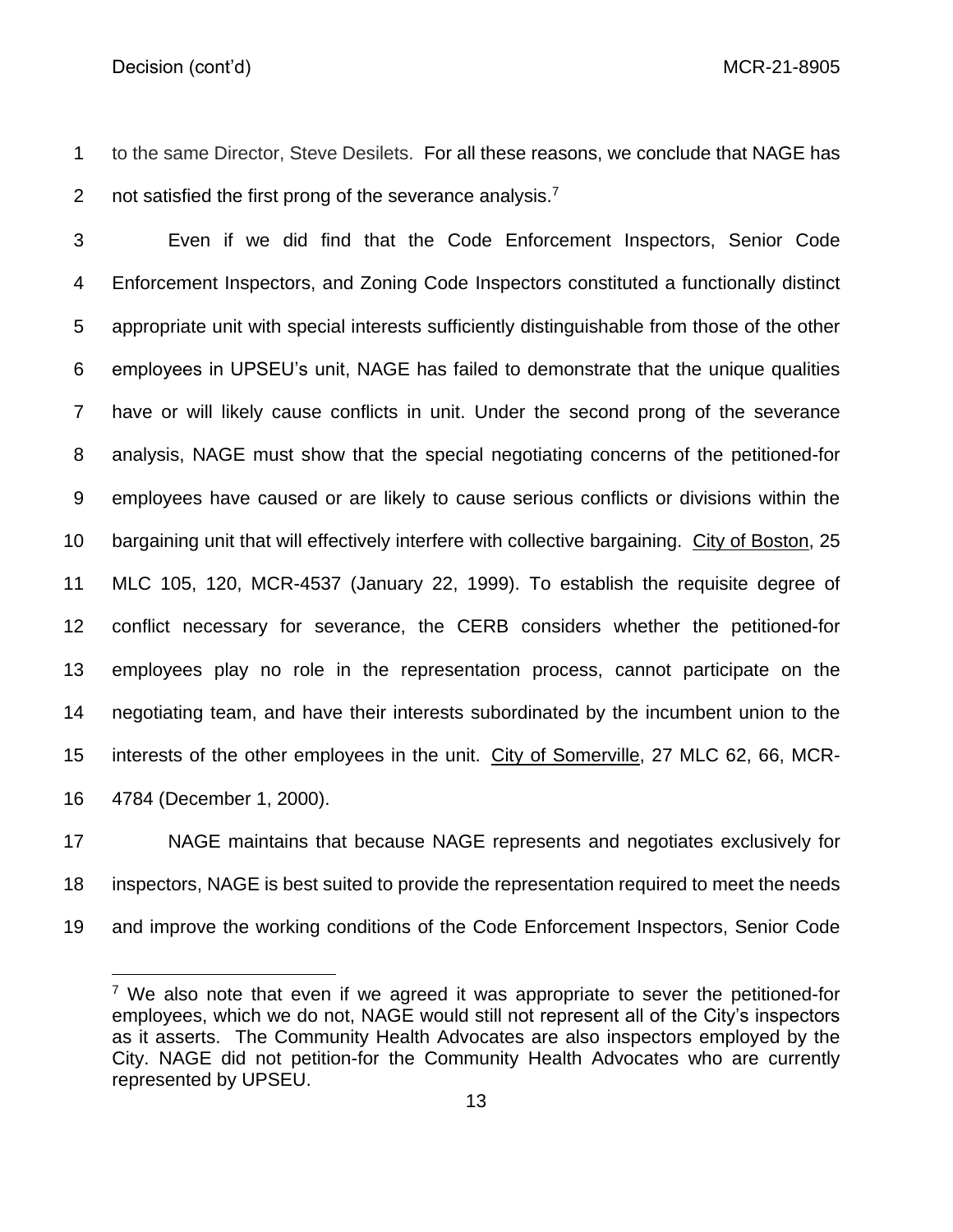Enforcement Inspectors, and the Zoning Code Inspectors. NAGE also argues that having two unions represent employees within one department, as here, leads to tension, animosity, and strained relationships, and also disrupts the daily work assignments. Lastly, NAGE argues that the employees at issue in the petition wish to be represented by NAGE. In contrast, UPSEU maintains that the petitioned-for employees played a prominent role in the representation process overall and in collective bargaining in particular, serving as officers in UPSEU and participating on bargaining committees. Moreover, UPSEU has negotiated wage upgrades for the petitioned-for employees and represented them in the grievance procedure.

 We are not persuaded by NAGE's arguments. First, we note that NAGE's petition only seeks to sever the Code Enforcement Inspectors, Senior Code Enforcement Inspectors, and Zoning Code Inspectors, not any other position represented by UPSEU within the Code Enforcement Building Division, such as the Inspectional Services Clerk, the Senior Inspectional Series Clerk, the Inspectional Services Office Manager, and the Deputy Sealer Weights & Measures. Hence, both NAGE and UPSEU will continue to represent various employees within the Code Enforcement Building Division regardless of the outcome in this matter. Moreover, although there may be some tension among the employees, the stipulated record is devoid of any evidence that supports a conclusion that having two unions representing employees within the Code Enforcement Building Division has led to any serious conflicts or divisions that interfere with collective bargaining.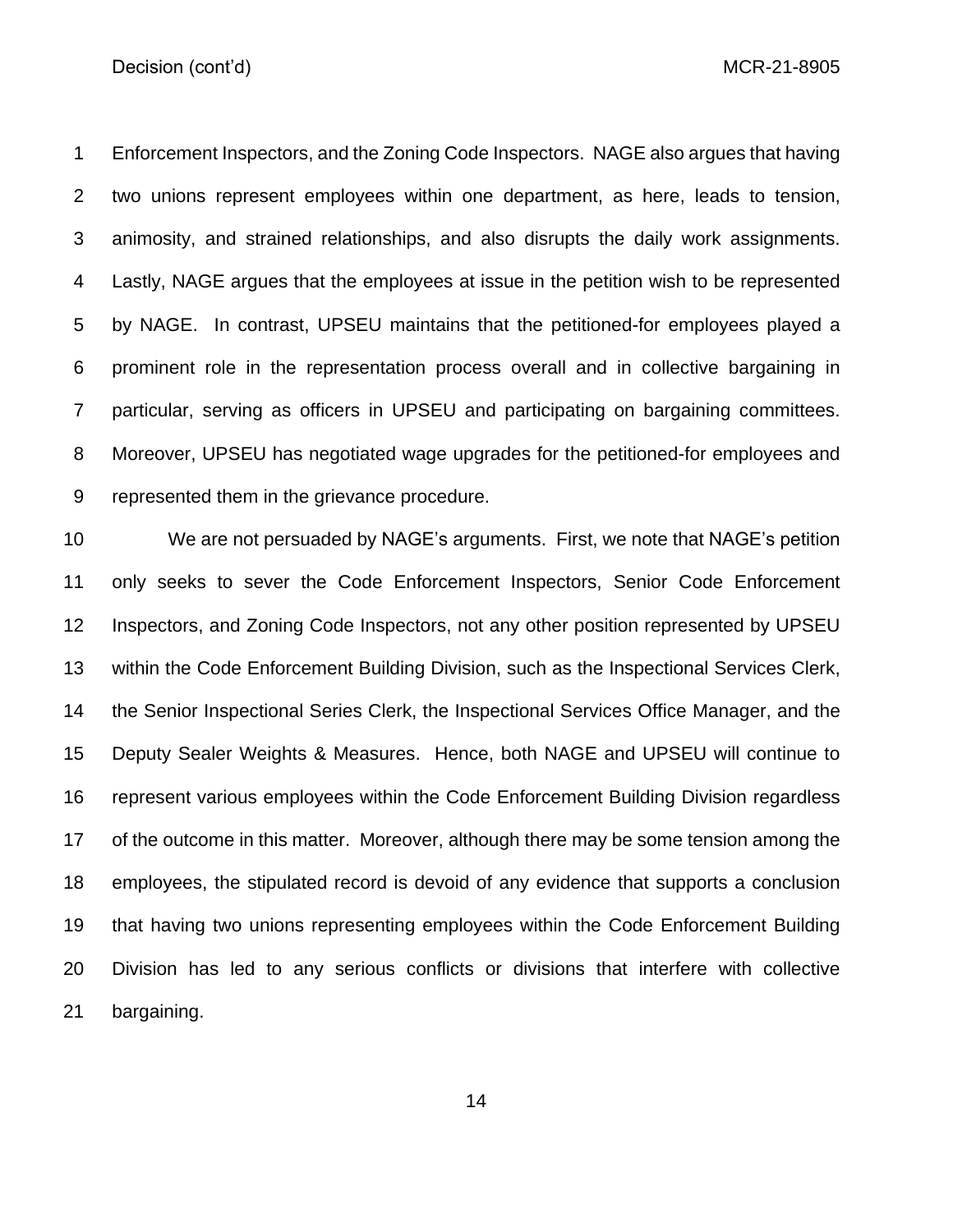Secondly, although NAGE argues that it is best suited to provide the representation required to meet the needs and improve working conditions for the Code Enforcement Inspectors, Senior Code Enforcement Inspectors, and the Zoning Code Inspectors, NAGE failed to provide any evidence that the petitioned-for employees are being excluded from representation by UPSEU or that their interests have been subordinated to the interests of others in the unit. The stipulated record demonstrates that the petitioned-for employees have a significant role in the representation process. For example, one Code Enforcement Inspector, Juan Martinez (Martinez), served as UPSEU's Vice President. He was on the bargaining team for a 2013-2016 successor Collective Bargaining Agreement (CBA), as was a Senior Code Enforcement Inspectors, Bruce Lincoln. Martinez was acting president when he negotiated an upgrade in pay specifically for the Code Enforcement Inspectors and the Senior Code Enforcement Inspectors and a clothing allowance for the Code Enforcement Inspectors and the Zoning Code Inspectors as part of the 2013-2016 CBA. More recently, UPSEU named two other Code Enforcement Inspectors to its bargaining team for the current successor CBA negotiations, although both left the team on their own initiative prior to the start of negotiations. Further, the evidence demonstrates that UPSEU has negotiated other agreements with the City, in 2018 and 2019, to increase wages for the petitioned-for employees.

 The stipulated record also demonstrates that UPSEU has been responsive when Code Enforcement Inspectors have requested it to file grievances on their behalf. In this regard, UPSEU filed a grievance on behalf of Martinez and took steps to file a grievance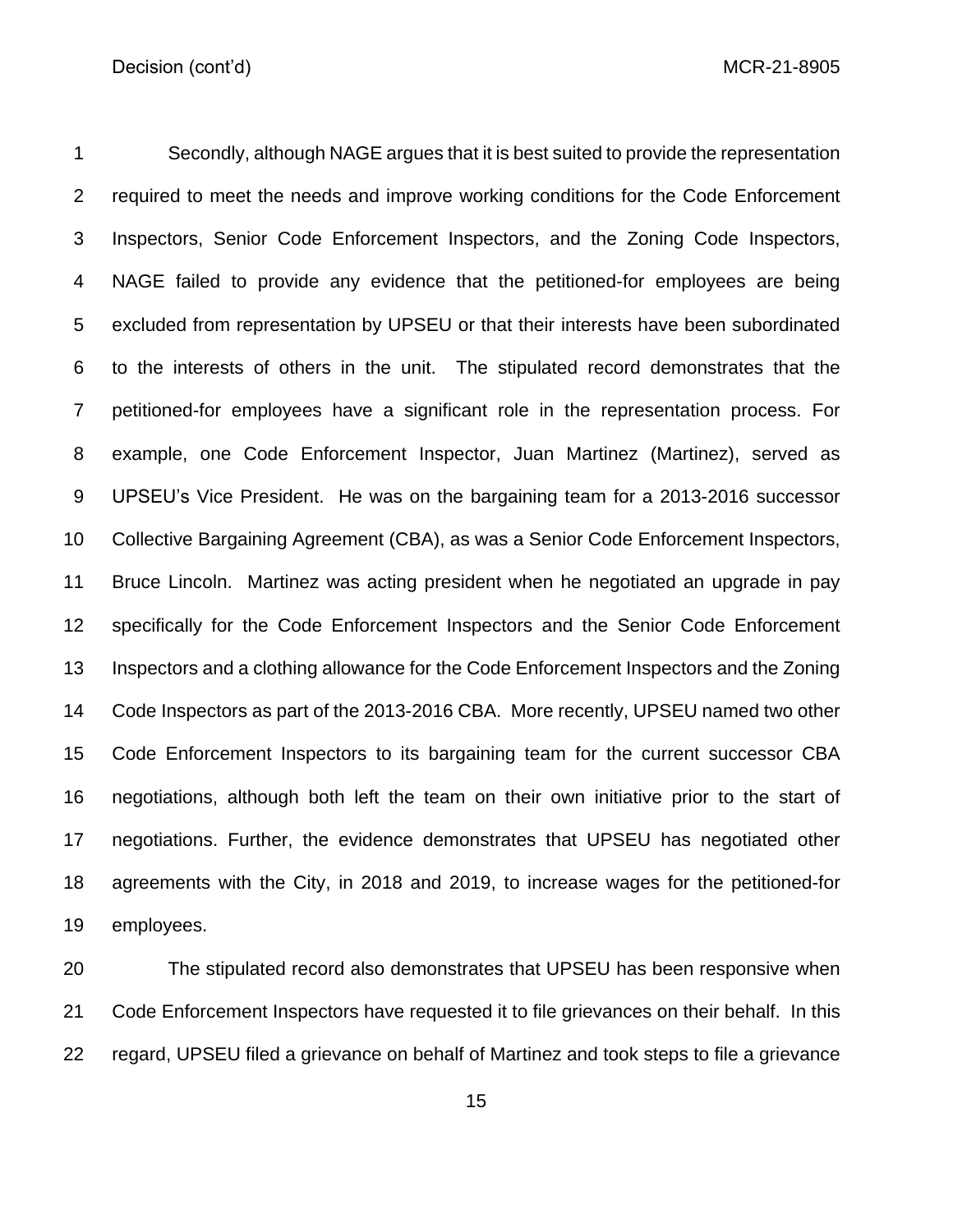on behalf of another Code Enforcement Inspector, who ultimately opted not to pursue the grievance.

 The evidence therefore demonstrates that UPSEU is representing the petitioned- for employees' interests. Even if the Code Enforcement Inspectors, Senior Code Enforcement Inspectors, and Zoning Code Inspectors are still dissatisfied with UPSEU's representation and would prefer to be included in NAGE's unit, it is well-established that the petitioned-for employees' inability to achieve their bargaining goals within a larger unit, or dissatisfaction with their representative's accomplishments, is insufficient to establish the irreconcilable conflict necessary to warrant severance. City of Worcester, 36 MLC 151, 155, MCR-09-5360 (April 5, 2010) citing City of Boston, 25 MLC at 120.

11 In the absence of evidence that the long-standing inclusion of the Code Enforcement Inspectors, Senior Code Enforcement Inspectors, and Zoning Code Inspectors in the bargaining unit has caused serious divisions or conflicts, there is no basis to sever these titles from the unit. See Town of Braintree, 5 MLC 1133, 1136, MCR- 2659 (July 6, 1978), (finding no basis to sever Clerk from Unit A, or Custodians from Unit C where no evidence that their inclusion in their respective units posed any collective bargaining difficulties for them).

#### 18 CONCLUSION

 For the reasons set forth above, we decline to sever the Code Enforcement Inspectors, Senior Code Enforcement Inspectors, and Zoning Code Inspectors from the existing UPSEU bargaining unit and dismiss NAGE's petition.

**SO ORDERED.**